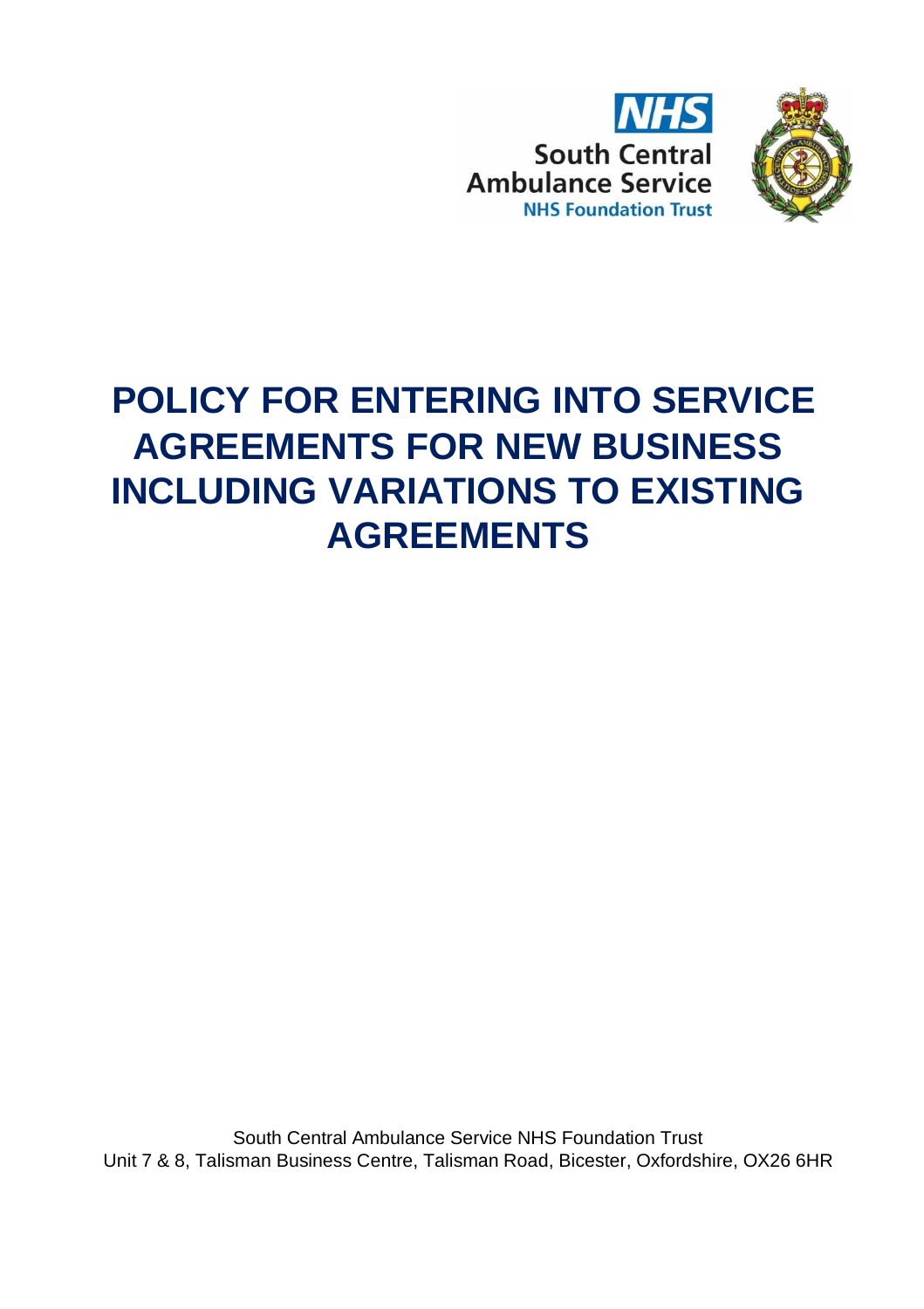## <span id="page-1-0"></span>**DOCUMENT INFORMATION**

| <b>Version:</b>                   | FPP No. 6 Version 7                                                                                                                   |
|-----------------------------------|---------------------------------------------------------------------------------------------------------------------------------------|
| <b>Next Review:</b>               | <b>April 2024</b>                                                                                                                     |
| Date of Issue:                    | <b>April 2021</b>                                                                                                                     |
| <b>Equality Impact Assessment</b> | Equality Impact Assessment carried out on April 2021 – No<br>issues                                                                   |
|                                   | Notification of Policy Release: Distribution by Communication Managers<br>All Recipients e-mail<br><b>Staff Notice Boards website</b> |
| This document replaces:           | Version 5                                                                                                                             |
| Approval:                         | <b>Audit Committee</b>                                                                                                                |
| Author:                           | Charles Porter – Director of Finance                                                                                                  |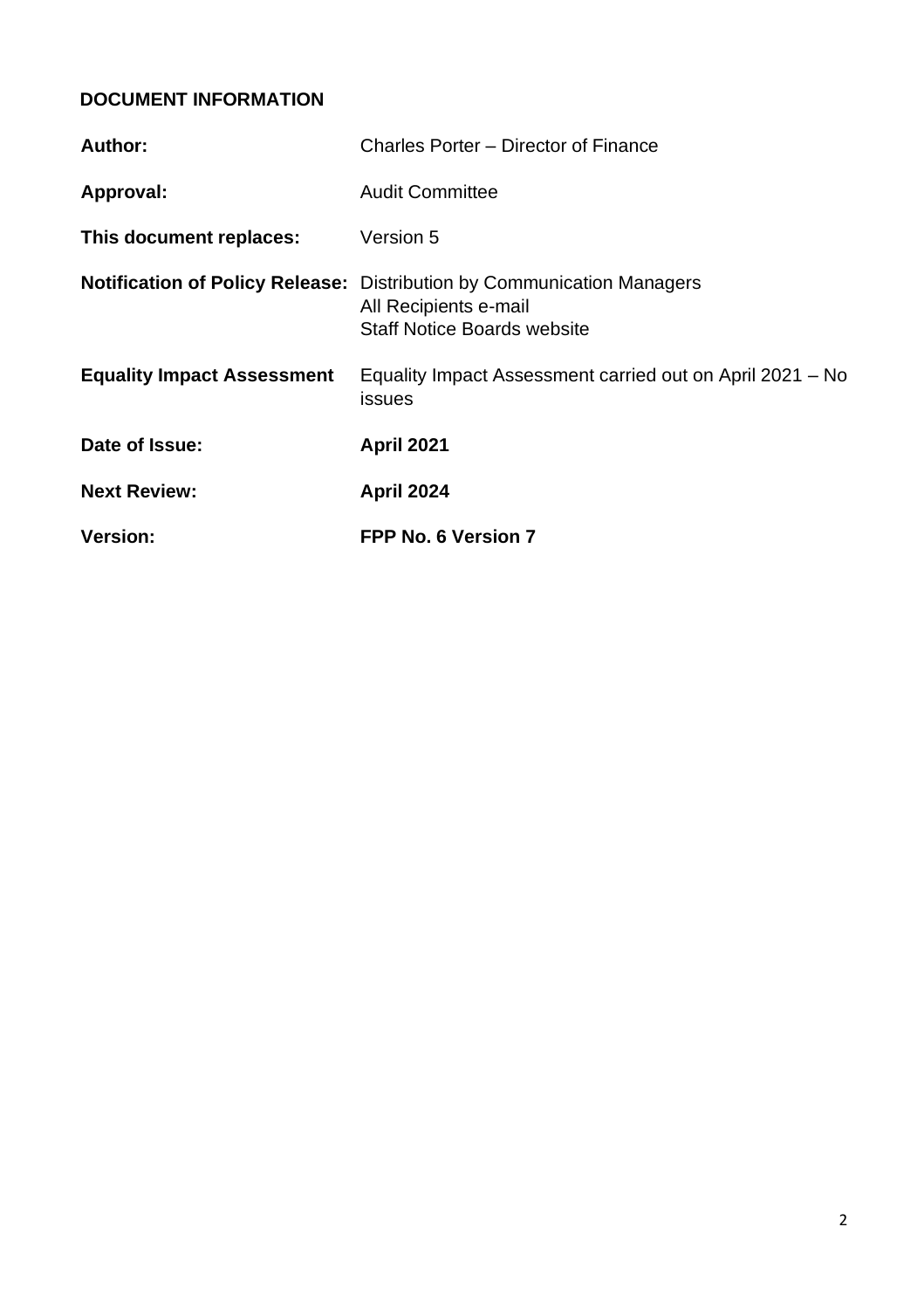#### **SOUTH CENTRAL AMBULANCE SERVICE NHS FOUNDATION TRUST**

#### **FINANCE POLICY NO. 6**

## **POLICY FOR ENTERING INTO SERVICE AGREEMENTS FOR NEW BUSINESS INCLUDING VARIATIONS TO EXISTING AGREEMENTS**

This document should be made available to all staff employed by the South Central Ambulance NHS Foundation Trust. It sets out the guidance for all staff on the subject of entering into agreements for service provision and variations to existing agreements. Guidance and advice on the application of this procedure should be obtained from the Business & Contracts Manager.

This document is supplemental and subordinate to the South Central Ambulance NHS Foundation Trust Standing Orders and Standing Financial Instructions and does not supersede the governance provided by them either in part or in whole.

#### **(SO 17 and 18)**

Charles Porter Director of Finance

| Version:            | 7          |
|---------------------|------------|
| <b>Issued Date:</b> | April 2021 |
| <b>Review Date:</b> | April 2024 |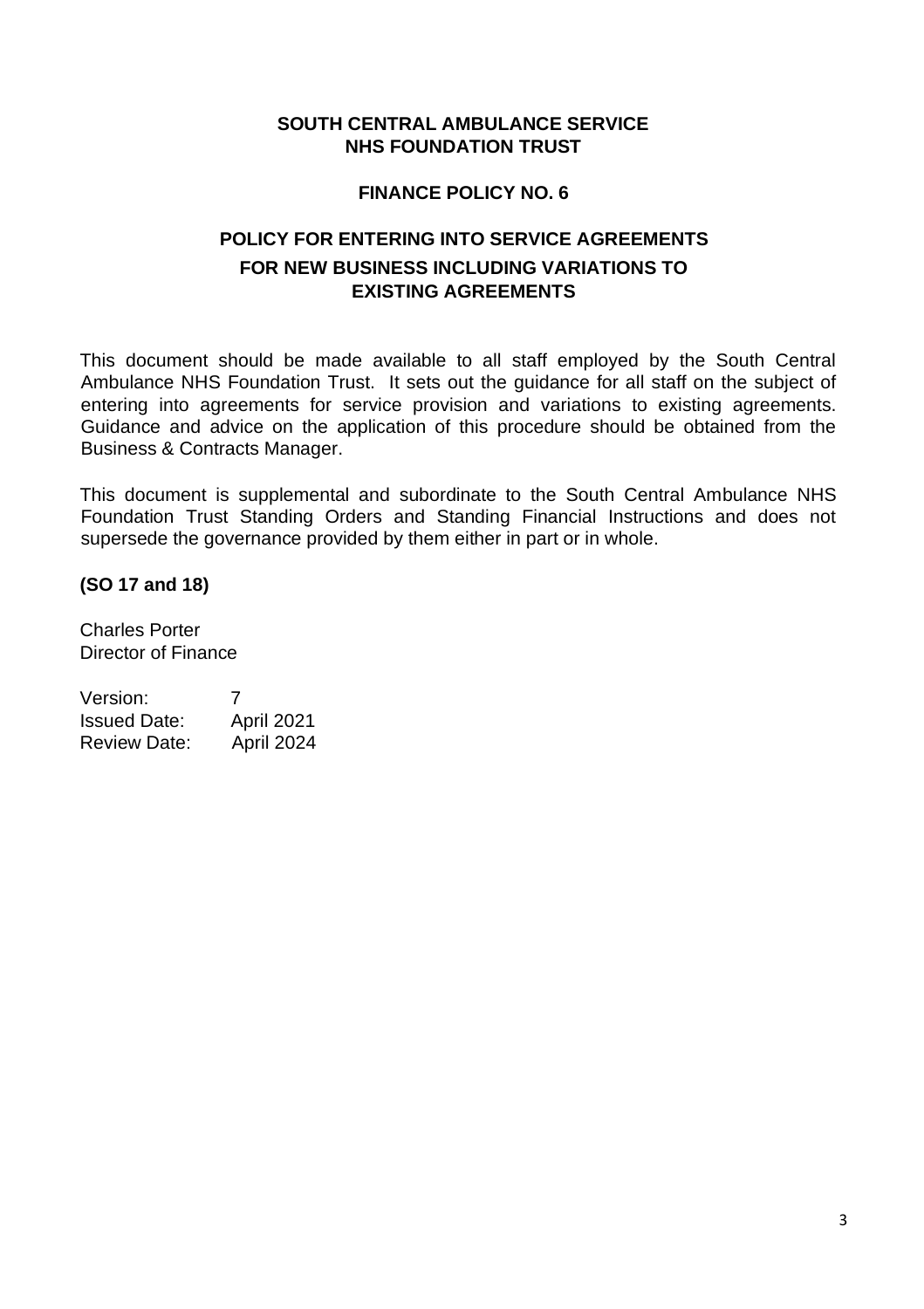## Contents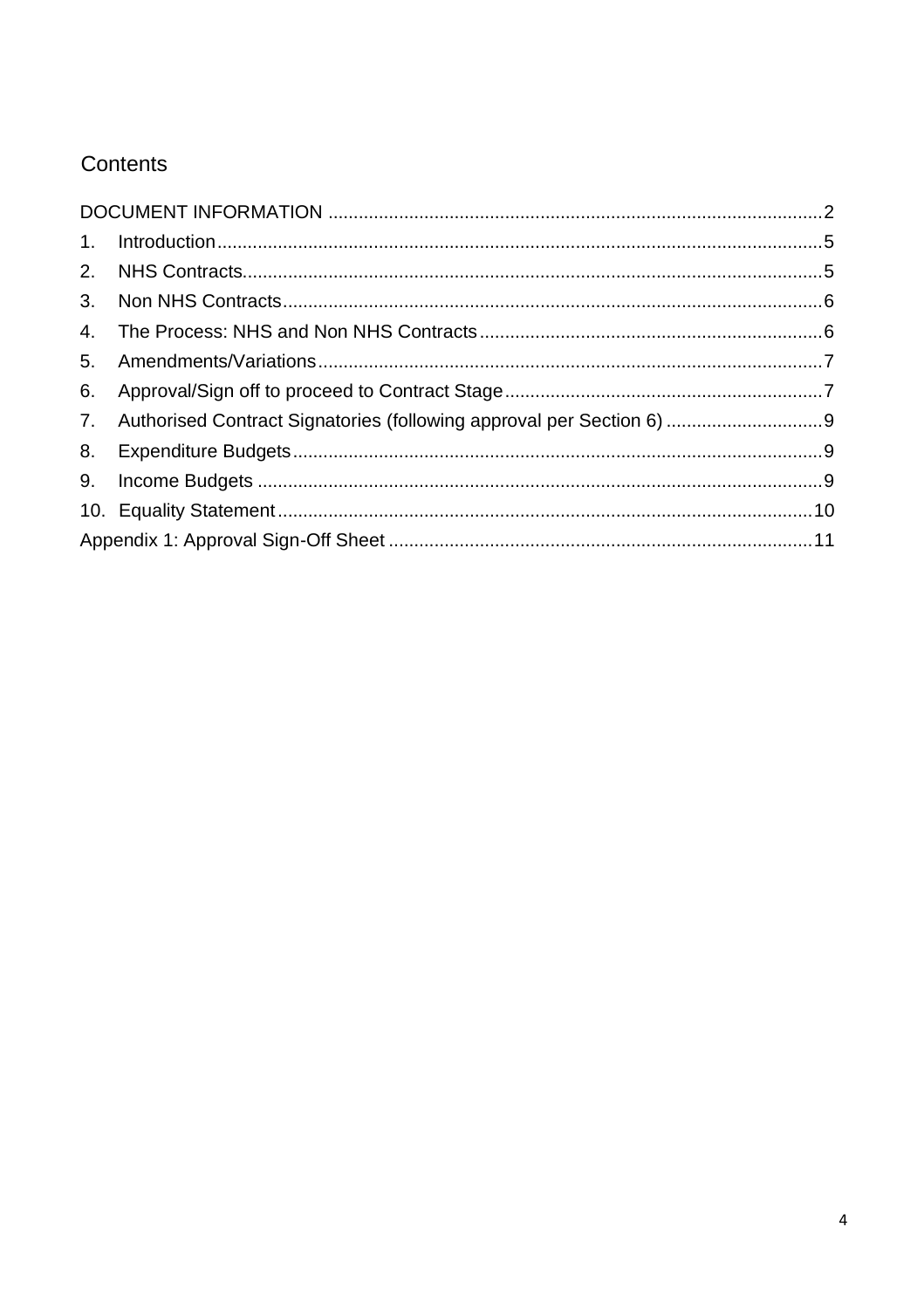#### **POLICY FOR ENTERING INTO SERVICE AGREEMENTS FOR NEW BUSINESS INCLUDING VARIATIONS TO EXISTING AGREEMENTS**

#### <span id="page-4-0"></span>**1. Introduction**

1.1 This policy lays down guidelines which aim to ensure that the Trust only enters into agreements to provide services which:

- a) align with its business strategy
- b) provide high quality services in the interests of patients
- c) do not put at risk staff, patients or public funds.
- d) have been subject to a full cost/benefit analysis
- e) have been approved in terms of a full revenue (and where applicable capital cost) analysis
- f) have been appropriately approved (see section 6 and 7 below).

1.2 It is the responsibility of staff to ensure that all agreements for service provision are made in accordance with this guidance.

#### <span id="page-4-1"></span>**2. NHS Contracts**

2.1 SO 17.13 requires the Trust to draw up Service agreements with NHS providers for the supply of healthcare services in accordance with NHS and Community Care Act 1990.

2.2 Service agreements between South Central Ambulance Service NHS Foundation Trust and other NHS organisations (either other Foundation trusts or other NHS organisations) are contracts in law and therefore are enforceable by the courts.

2.3 The Board of Directors shall, in relation to NHS contracts, regularly review and shall at all times maintain and ensure the capacity and capability of the Trust to provide the mandatory goods and services referred to in the Trust's terms of authorisation and related schedules.

2.4 The Chief Executive, as the Accounting Officer, is responsible for ensuring the Trust enters into suitable legally binding contracts with service commissioners both in terms of mandatory and other healthcare services. In carrying out these functions the Chief Executive should take into account:

- The standards of service quality expected
- The costing and pricing of services
- Payment terms and conditions
- Amendments to contracts
- Non contract activity arrangements
- Provision of contract data
- Billing systems and cash flow management
- Any other matter of a legal or non-financial nature.

2.5 Contracts should be devised so as to minimise risk whilst maximising the Trust's opportunity to generate income.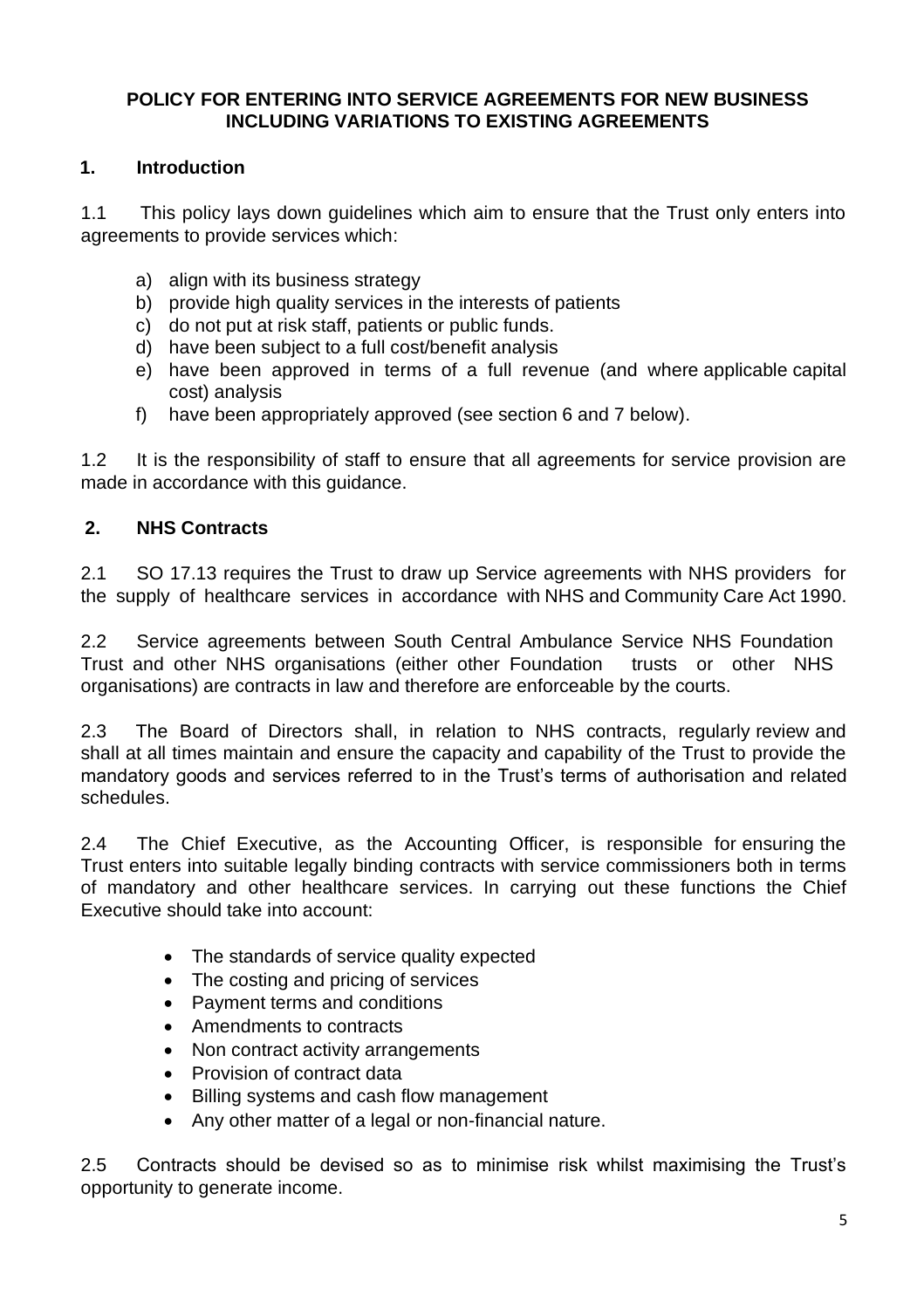2.6 The Director of Finance shall produce regular reports detailing actual and forecast contract income from contracts with NHS commissioners linked to activity, with a detailed assessment of the impact of the variable elements of income.

## <span id="page-5-0"></span>**3. Non NHS Contracts**

3.1 Board approval must be sought in accordance with SO Section C (10) of the Scheme of Delegation before entering into contracts to provide services to Non NHS Bodies. This gives the Board the right to decide whether to approve proposals on individual contracts (other than NHS Contracts) in accordance with section 6 below.

3.2 The relevant aspects of sections 2.4 and 2.5 above will also apply to non NHS contracts.

## <span id="page-5-1"></span>**4. The Process: NHS and Non NHS Contracts**

4.1 Where a representative of the Trust is approached to enter into agreements to provide new services or to make variations to existing agreements they must ensure that the responsible officer for the relevant service is contacted in order that they take responsibility for ongoing negotiations.

4.2 The responsible officer should discuss the specification with his/her executive or director to ensure it aligns with the Trust business strategy and presents no risk to the Trust.

4.3 At this stage the proposed budget holder and responsible officer will be required to produce a business case, identifying direct and indirect resource implications, investment required, possible risks and an income and expenditure budget (full year and part year if necessary) prepared by his/her Finance Manager or Project Accountant where applicable:

- for signature by budget holder up to the value of their signature authorisation for each year of the contract excluding extensions (for example 3 year contract x level of authorisation say £10,000 would be a total authorisation level of £30,000)
	- or
- for authorisation in writing by his/her executive director if valued in excess of the figure above.
	- or
- for presentation to the Board if lifetime value of the agreement exceeds the limits in section 6.
	- or
- if it involves capital expenditure then for authorisation by the fixed asset group regardless of value.

4.4 For large scale agreements / tenders i.e. value £500,000 lifetime value, a project group, chaired by the budget holder, must be established calling upon the expertise of representatives as appropriate from Finance, IT, Fleet, Procurement, HR, Information, the project group will be supported by the Assistant Director Contracts & Commercial Development.

4.5 The project group must also give consideration as to how any exit costs are dealt with once the service/contract expires.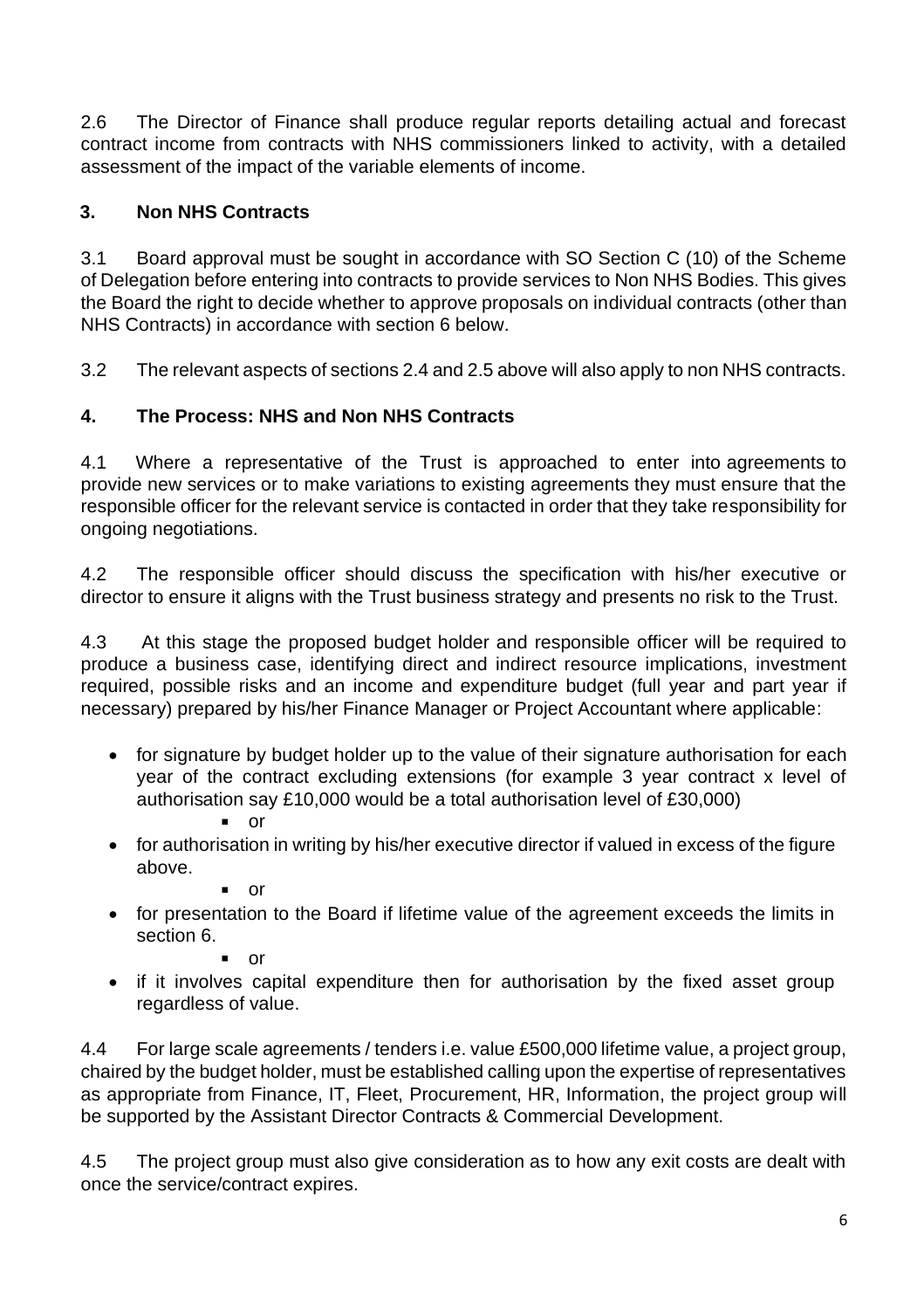4.6 The Assistant Director Contracts & Commercial Development will review the terms and conditions of tenders and highlight any areas of concern for negotiation. Records will be maintained of any changes made, the reason for it and by whom. Any changes to be reviewed by the Project Group and the Assistant Director Contracts & Commercial Development prior to being shared with any commissioner.

4.7 Where there are no terms and conditions provided, the Assistant Director Contracts & Commercial Development will draft an SLA using NHS model contract terms and conditions as appropriate for approval and signature in line with tables below. Any changes to be reviewed by the Project Group and the Assistant Director Contracts & Commercial Development prior to being shared with any commissioner.

## <span id="page-6-0"></span>**5. Amendments/Variations**

5.1 Where significant amendments are made to the specification, or costs either prior to signing an agreement or following its agreement, it may be necessary to re-submit the business case for further approval. No agreement can be signed where the agreed level of margins will not be achieved. Initially the advice of the responsible Executive Director should be sought. They in turn may wish to seek approval from the Director of Finance in writing or direct to the Board where the value or risk has substantially increased or where margins have fallen below the agreed level but that there are valid business reasons to retain the business.

5.3 Where minor amendments are made to the specification or costs either prior to signing an agreement or following its agreement the advice of the responsible Executive Director should be sought.

5.4 Where an amendment / variation is approved, the Assistant Director Contracts & Commercial Development will draft a document varying the agreement which will be documented, approved and signed off as if it were a new agreement.

## <span id="page-6-1"></span>**6. Approval/Sign off to proceed to Contract Stage**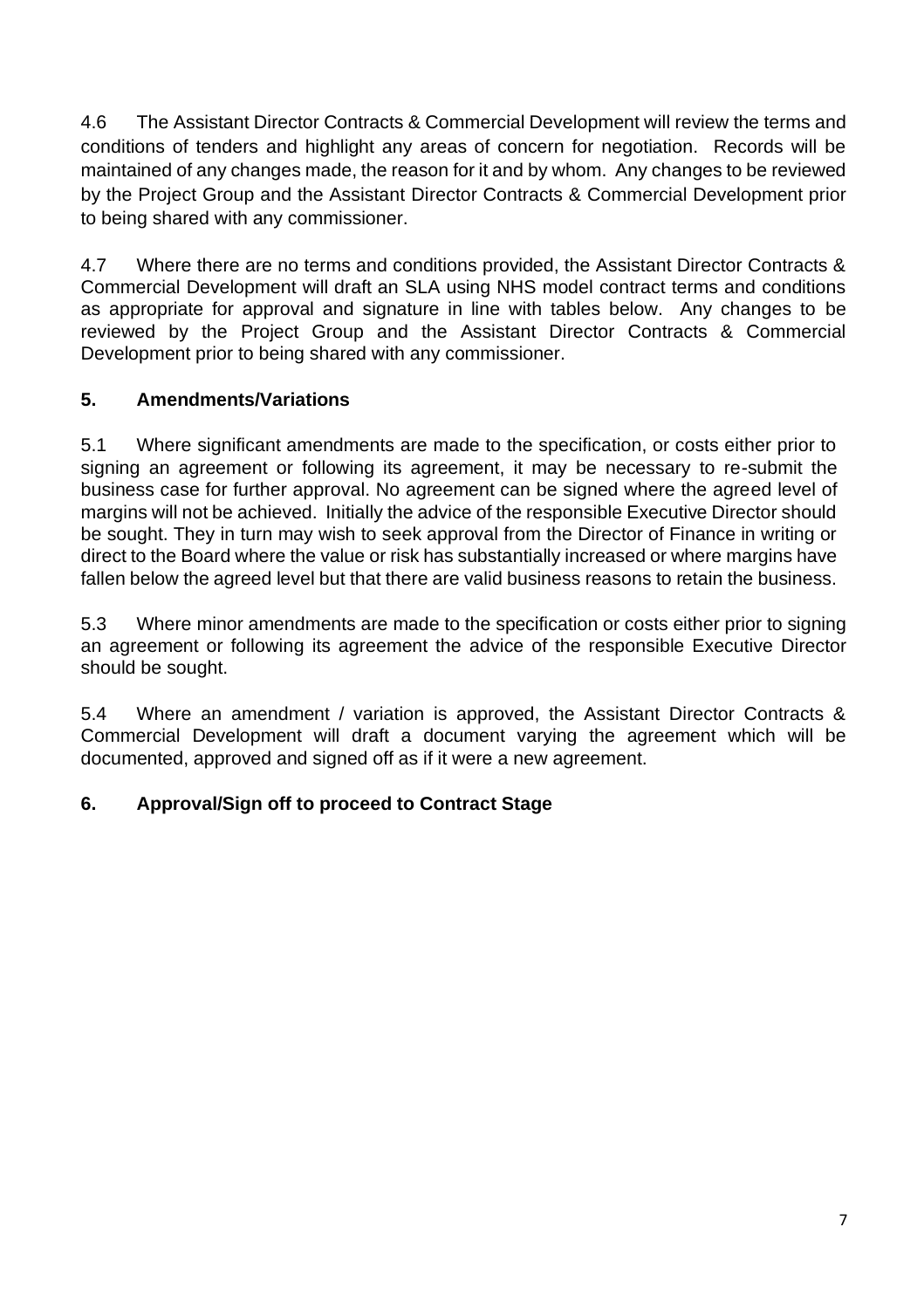#### **New Business Approval Process**

| <b>Opportunity/Descript</b><br>ion                                                                                                                  | Value                                    | <b>Conditions</b>                                                                                                                                                                                                                 | Approval<br><b>Process</b>                    | <b>Current</b><br><b>Position</b>    |
|-----------------------------------------------------------------------------------------------------------------------------------------------------|------------------------------------------|-----------------------------------------------------------------------------------------------------------------------------------------------------------------------------------------------------------------------------------|-----------------------------------------------|--------------------------------------|
| Any opportunity to<br>deliver a 'service'<br>within the current<br>SCAS portfolio of<br>commercial services<br>within our current<br>geography.     | Less than<br>£1.5m<br>per<br>annum       | Must meet service line minimum<br>margin requirements (see note 2<br>below) as approved by the board.<br>Full board are aware of and<br>endorse opportunity and location of<br>service and are content with the<br>level of risk. | Executive<br>Team<br>Approval (see<br>note 1) | ED/FD/CEO<br>approval to<br>£0.5m    |
| Any opportunity to<br>deliver a 'service'<br>within the current<br>SCAS portfolio of<br>commercial services<br>outside of our current<br>geography. | Less than<br>£1.5m<br>per<br>annum       | Must meet service line minimum<br>margin requirements.<br>Full board are aware of and endorse<br>opportunity and location of service<br>and are content with the level of risk                                                    | Executive<br>Team<br>Approval (see<br>note 1) | ED/FD/CEO<br>approval to<br>£0.5m    |
| Any opportunity to<br>deliver a 'service'<br>within the current<br>SCAS portfolio of<br>commercial services<br>within our current<br>geography.     | Greater<br>than<br>£1.5m<br>per<br>annum | Specific conditions of the opportunity<br>to be discussed and agreed                                                                                                                                                              | <b>Board</b><br>Approval (see<br>note 2)      | <b>Board</b><br>Approval<br>required |
| Any opportunity to<br>deliver a 'service'<br>outside of the current<br>SCAS portfolio of<br>commercial services <sup>4</sup> .                      | Less than<br>£0.5m<br>per<br>annum       | Specific conditions of the<br>opportunity to be discussed and<br>agreed.<br>Full board are aware of and endorse<br>opportunity and location of service<br>and are content with the level of<br>risk.                              | Executive<br>Team<br>Approval                 | ED/FD/CEO<br>approval to<br>£0.5m    |
| Any opportunity to<br>deliver a 'service'<br>outside of the current<br>SCAS portfolio of<br>commercial services.                                    | Greater<br>than<br>£0.5m<br>per<br>annum | Specific conditions of the opportunity<br>to be discussed and agreed.                                                                                                                                                             | <b>Board</b><br>Approval (see<br>note 2)      | <b>Board</b><br>Approval<br>required |
| Any extension of an<br>existing commercial<br>services contract.                                                                                    | Less than<br>£4.0m<br>per<br>annum       | Must meet service line minimum<br>margin requirements.<br>No material changes to contract<br>service specification.<br>Full board are aware of and endorse<br>continuation of service.                                            | Executive<br>Team<br>Approval (see<br>note 1) | ED/FD/CEO<br>approval to<br>£0.5m    |

Note 1 - Executive team approval must include two of, CEO/DoF/DoS&BD plus one additional Executive Director.

Note 2 - Board approval will be via on of the following arrangements:

- a) Full Board discussion / approval at a scheduled Board meeting in private;
- b) Board discussion / approval as part of a Board seminar / workshop or conference call; or
- c) Board sub-group discussion / approval.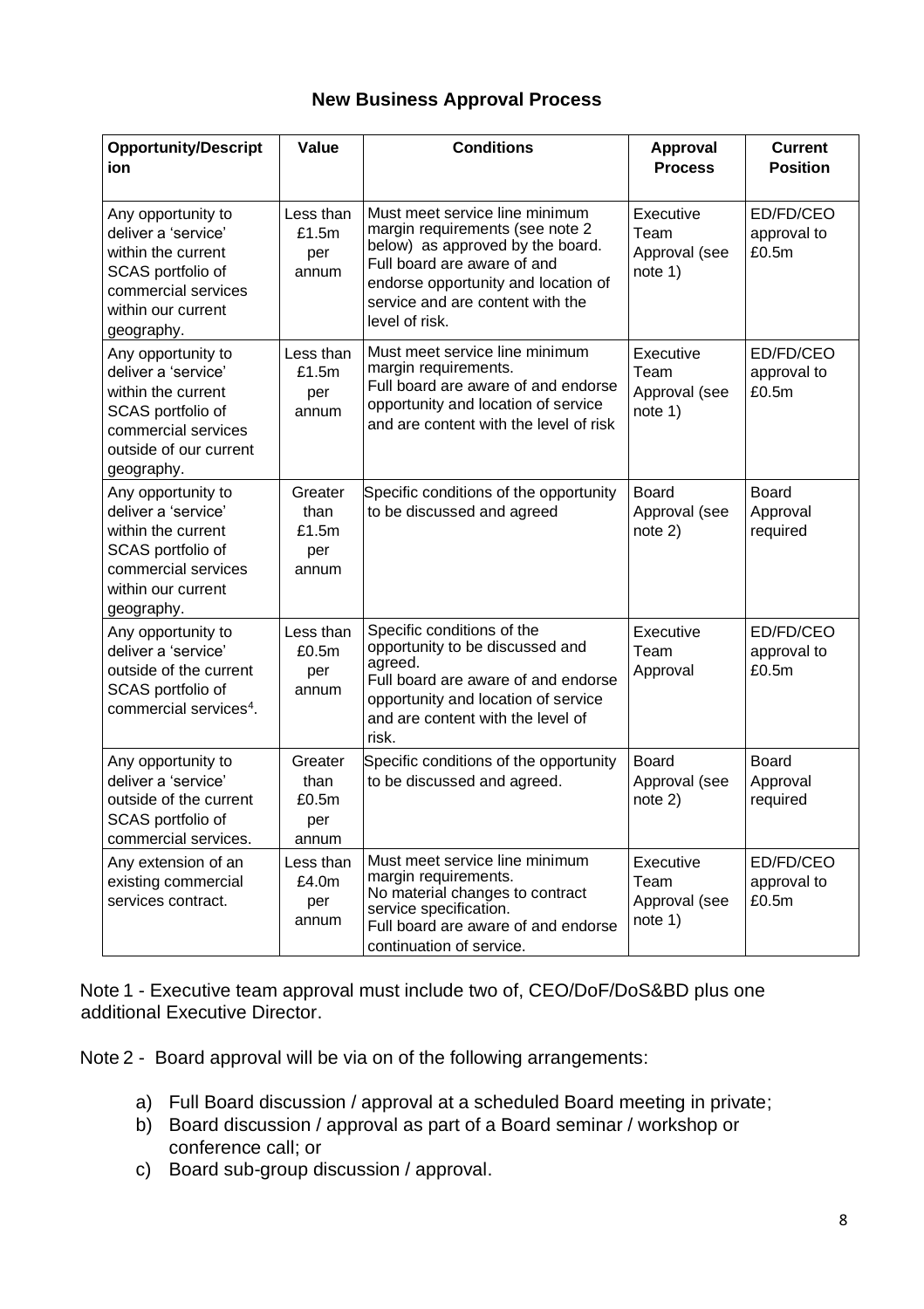## **Capital**

**All Capital expenditure must be approved by the fixed asset group regardless of value.**

**NO COMMITMENT CAN BE MADE UNTIL ALL RELEVANT AUTHORISATIONS ARE RECEIVED**

### <span id="page-8-0"></span>**7. Authorised Contract Signatories (following approval per Section 6)**

| <b>Contract Value</b><br>(full value over life of agreement) | <b>Chief Executive</b> | <b>Board Approval</b><br>Required |
|--------------------------------------------------------------|------------------------|-----------------------------------|
| <b>Existing Business</b><br>(except as below)                | yes                    | no                                |
| New Business Under £500,000                                  | yes                    | no                                |
| <b>New Business</b><br>£500,000 and above                    | yes                    | yes                               |

7.1 The Assistant Director Contracts & Commercial Development will complete a covering sheet briefly outlining the contract / variation for final sign off for submission to Director of Finance covering:

Commissioner Type of Service Value (Income) Period of Contract Benefits and Risks

7.2 This sheet together with two copies of the contract /variation when approved by the Director of Finance will be signed by the Chief Executive as appropriate.

## <span id="page-8-1"></span>**8. Expenditure Budgets**

8.1 Expenditure budgets, both revenue and capital, must be prepared/approved by the appropriate Finance Manager using overhead allocations as approved by the Director of Finance from time to time. Particular care must be taken to identify revenue consequences of planned capital expenditure e.g. capital charges, maintenance and general running costs

#### <span id="page-8-2"></span>**9. Income Budgets**

9.1 It is the responsibility of the Assistant Director Contracts & Commercial Development to inform the Assistant Director of Finance promptly of money due arising from transactions which they initiate / deal with, including contracts.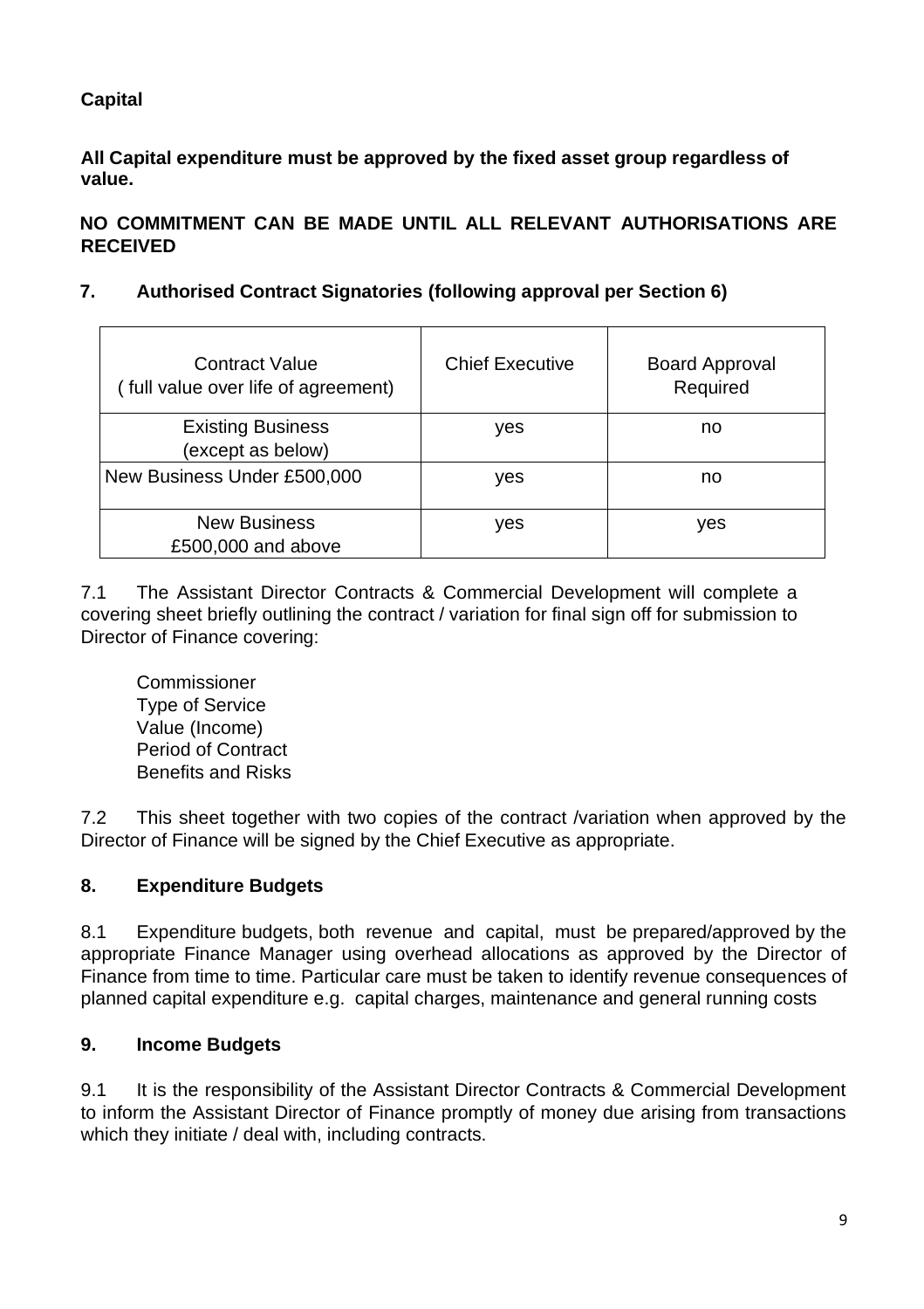9.2 The Assistant Director Contracts & Commercial Development will liaise with Financial Control following the setting up of a new agreement in order that:

- Prompt and accurate invoices are raised in order to collect income due to the **Trust**
- Income budgets are revised to accurately reflect the Trust's financial position.

#### <span id="page-9-0"></span>**10. Equality Statement**

The Trust is committed to promoting positive measures that eliminate all forms of unlawful or unfair discrimination on the grounds of age, marital status, disability, race, nationality, gender, religion, sexual orientation, gender reassignment, ethnic or national origin, beliefs, domestic circumstances, social and employment status, political affiliation or trade union membership, HIV status or any other basis not justified by law or relevant to the requirements of the post.

By committing to a policy encouraging equality of opportunity and diversity, the Trust values differences between members of the community and within its existing workforce, and actively seeks to benefit from their differing skills, knowledge, and experiences in order to provide an exemplary healthcare service. The Trust is committed to promoting equality and diversity best practice both within the workforce and in any other area where it has influence.

The Trust will therefore take every possible step to ensure that this procedure is applied fairly to all employees regardless of race, ethnic or national origin, colour or nationality; gender (including marital status); age; disability; sexual orientation; religion or belief; length of service, whether full or part-time or employed under a permanent or a fixed-term contract or any other irrelevant factor.

Where there are barriers to understanding e.g. an employee has difficulty in reading or writing or where English is not their first language additional support will be put in place wherever necessary to ensure that the process to be followed is understood and that the employee is not disadvantaged at any stage in the procedure. Further information on the support available can be sought from the Human Resource Department.